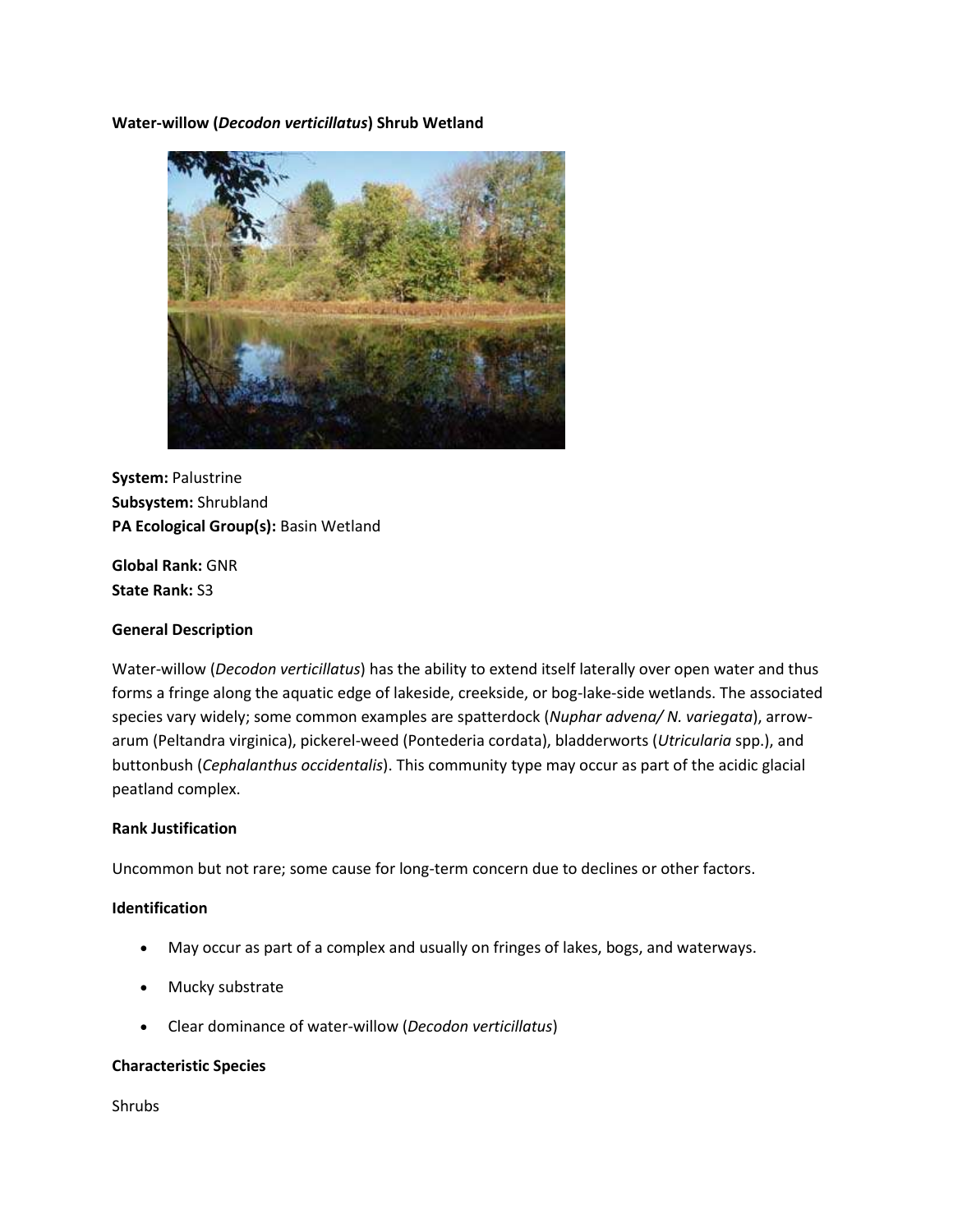- Water-willow (*[Decodon verticillatus](http://www.natureserve.org/explorer/servlet/NatureServe?searchName=Decodon+verticillatus)*)
- Buttonbush (*[Cephalanthus occidentalis](http://www.natureserve.org/explorer/servlet/NatureServe?searchName=Cephalanthus+occidentalis)*)

Herbs

- Spatterdock (*[Nuphar advena](http://www.natureserve.org/explorer/servlet/NatureServe?searchName=Nuphar+lutea+ssp.+advena%20)*)
- Spatterdock (*[Nuphar variegata](http://www.natureserve.org/explorer/servlet/NatureServe?searchName=Nuphar+lutea+ssp.+variegata)*)
- Pickerel-weed (*[Pontederia cordata](http://www.natureserve.org/explorer/servlet/NatureServe?searchName=Pontederia+cordata)*)
- [Bladderworts \(](http://www.natureserve.org/explorer/servlet/NatureServe?searchSciOrCommonName=utricularia)*Utricularia* spp.)

## **International Vegetation Classification Associations:**

#### [Swamp-loosestrife Shrub Swamp \(](http://www.natureserve.org/explorer/servlet/NatureServe?searchCommunityUid=ELEMENT_GLOBAL.2.685207)CEGL005089)

#### **NatureServe Ecological Systems:**

[Northern Atlantic Coastal Plain Stream and River](http://www.natureserve.org/explorer/servlet/NatureServe?searchSystemUid=ELEMENT_GLOBAL.2.798071) (CES203.070) [Northern Atlantic Coastal Plain Fresh and Oligohaline Tidal Marsh](http://www.natureserve.org/explorer/servlet/NatureServe?searchSystemUid=ELEMENT_GLOBAL.2.723075) (CES203.516) [Northern Atlantic Coastal Plain Pond](http://www.natureserve.org/explorer/servlet/NatureServe?searchSystemUid=ELEMENT_GLOBAL.2.723074) (CES203.518)

#### **Origin of Concept**

Fike, J. 1999. Terrestrial and palustrine plant communities of Pennsylvania. Pennsylvania Natural Diversity Inventory. Harrisburg, PA. 86 pp.

## **Pennsylvania Community Code**

SW : Water-Willow (Decodon Verticillatus) Shrub Wetland

#### **Similar Ecological Communities**

Buttonbush Wetland and Water-willow Shrub Wetland occur in similar environmental settings and both contain buttonbush (*Cephalanthus occidentalis*), but unlike the Buttonbush Wetland, it is not the clear dominant shrub species.

## **Fike Crosswalk**

Water-willow (*Decodon verticillatus*) Shrub Wetland

#### **Conservation Value**

This community serves as a buffer for sediment and pollution runoff from adjacent developed lands by slowing the flow of surficial water causing sediment to settle within this wetland. Water-willow (*Decodon verticillatus)* can also be an aggressive competitor and can degrade peatland habitats, especially where bog pools and ponds are present.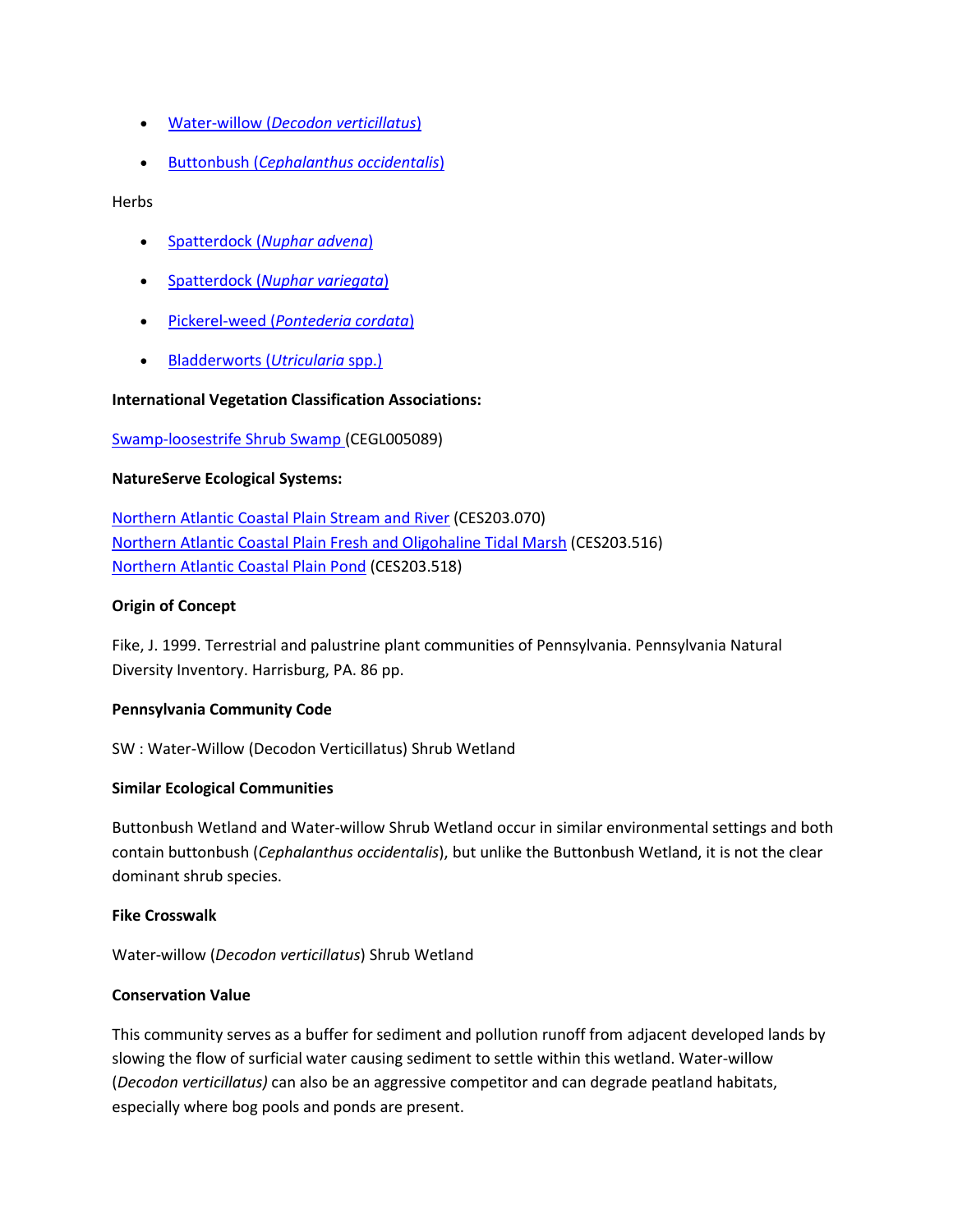## **Threats**

While impoundments and hydrological alteration of free flowing streams often facilitated development of this community in many areas, continued changes to site hydrology may impact this community (e.g., impoundments, beaver dams) and lead to shifts in community function and dynamics. Clearing and development of adjacent land can lead to an accumulation of agricultural run-off and pollution, sedimentation, and insolation/thermal pollution. Invasive plant species such as purple loosestrife (*Lythrum salicaria*) and common reed (*Phragmites australis* ssp. *australis*) can dominate this community.

# **Management**

A natural buffer around the wetland should be maintained in order to minimize nutrient runoff, pollution, and sedimentation. The potential for soil erosion based on soil texture, condition of the adjacent vegetation (mature forests vs. clearcuts), and the topography of the surrounding area (i.e., degree of slope) should be considered when establishing buffers. The buffer size should be increased if soils are erodible, adjacent vegetation has been logged, and the topography is steep as such factors could contribute to increased sedimentation and nutrient pollution. Direct impacts and habitat alteration should be avoided (e.g., roads, trails, filling of wetlands) and low impact alternatives (e.g., elevated footpaths, boardwalks, bridges) should be utilized in situations where accessing the wetland can not be avoided. Care should also be taken to control and prevent the spread of invasive species within the wetland.

## **Research Needs**

Variations may occur at ecoregional levels. There is a need to collect plot data to characterize variations of this community.

## **Trends**

Shrub wetlands were probably more common but declined due to dam impoundments, wetland draining/filling, and clearing of the adjacent lands and subsequent sedimentation. Wetland protection has most likely stabilized the decline of these communities. The relative trend for this community is likely stable or may be declining slightly due to hydrological alterations.

## **Range Map**